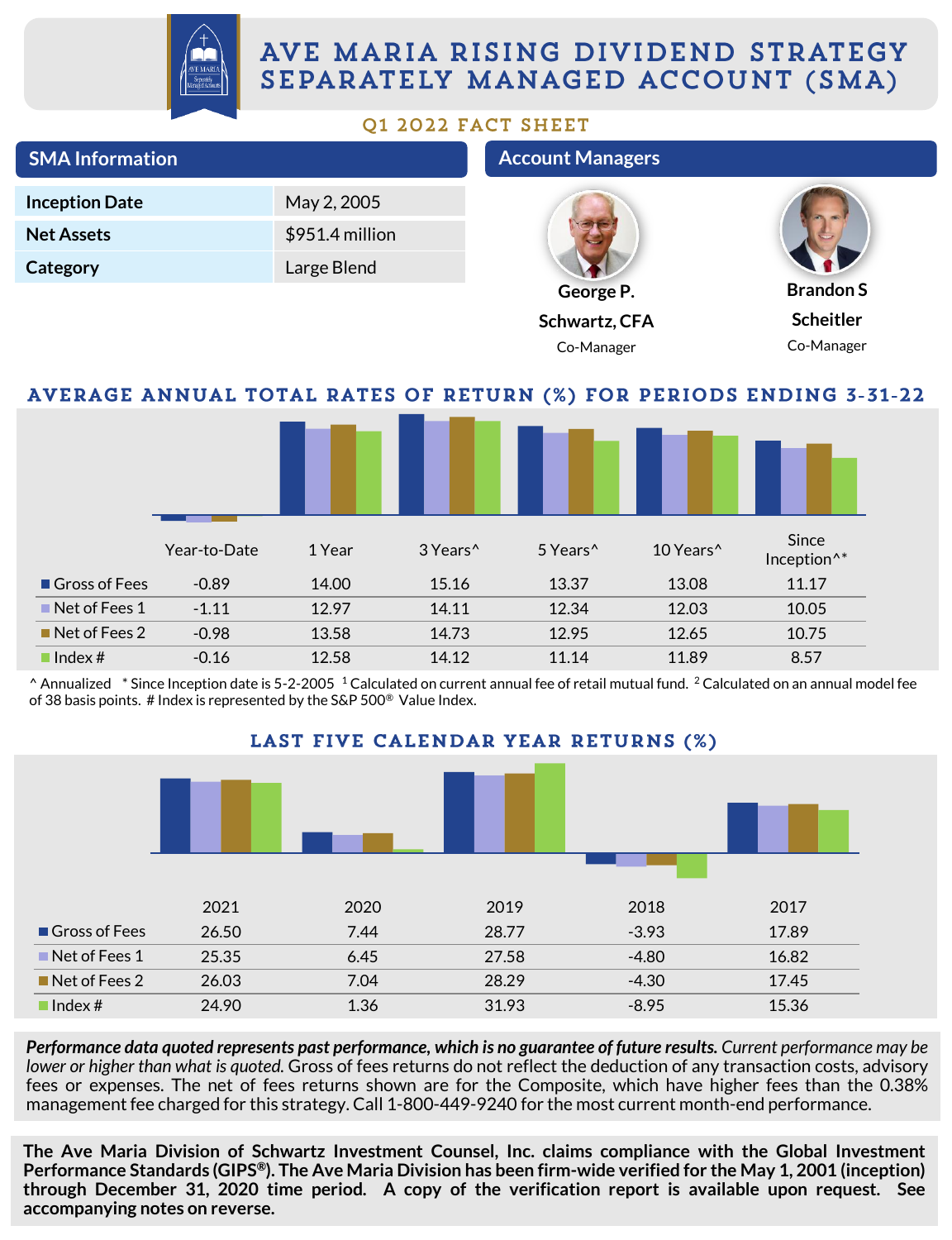## AVE MARIA RISING DIVIDEND STRATEGY SEPARATELY MANAGED ACCOUNT (SMA) Q1 2022 FACT SHEET

*Ave Maria Rising Dividend Strategy invests primarily in common stocks of dividend-paying companies that are expected to increase their dividends regularly. The goal is long-term capital appreciation and a reasonable level of current income. The managers may invest in companies of all sizes.*

| Top 10 Holdings* |                                              | 40.1% of Net Assets | <b>Moral Screens</b>                              |  |  |  |
|------------------|----------------------------------------------|---------------------|---------------------------------------------------|--|--|--|
|                  | <b>Pioneer Natural Resources Co.</b>         | 5.0%                | Our moral screens eliminate companies engaged in: |  |  |  |
| 2.               | Visa, Inc. Class A                           | 4.4%                |                                                   |  |  |  |
|                  | 3. Chubb Corporation                         | 4.3%                |                                                   |  |  |  |
|                  | <sup>4.</sup> Texas Pacific Land Corporation | 4.3%                | <b>ABORTION</b>                                   |  |  |  |
|                  | <sup>5.</sup> Texas Instruments, Inc.        | 4.1%                | <b>PORNOGRAPHY</b>                                |  |  |  |
|                  | <sup>6.</sup> Medtronic PLC                  | 3.9%                |                                                   |  |  |  |
|                  | <sup>7.</sup> Chemed Corporation             | 3.7%                | <b>EMBRYONIC</b>                                  |  |  |  |
|                  | 8. Microsoft Corporation                     | 3.6%                | <b>STEM CELL RESEARCH</b>                         |  |  |  |
| 9.               | <b>Fidelity National Financial, Inc.</b>     | 3.4%                | POLICIES UNDERMINING THE                          |  |  |  |
|                  | 10. Truist Financial Corporation             | 3.4%                | <b>SACRAMENT OF MARRIAGE</b>                      |  |  |  |
|                  |                                              |                     |                                                   |  |  |  |

| <b>Portfolio Statistics*</b>                                                                            |                | <b>Buy Discipline</b>                                                         |  |  |  |  |
|---------------------------------------------------------------------------------------------------------|----------------|-------------------------------------------------------------------------------|--|--|--|--|
| 37<br><b>Number of Holdings</b>                                                                         |                | The Adviser favors companies with one or more of the<br>following attributes: |  |  |  |  |
| <b>Average Market Cap</b>                                                                               | \$54.5 billion | • History of dividend increases                                               |  |  |  |  |
| <b>Price/Earnings Ratio</b><br>17.1x                                                                    |                | • Potential for above-average earnings and dividend<br>growth                 |  |  |  |  |
| <b>Annual Turnover (2021)</b><br>21%                                                                    |                | • Excess free cash flow to support future dividend<br>increases               |  |  |  |  |
|                                                                                                         |                | • Pricing power                                                               |  |  |  |  |
|                                                                                                         |                | • Sustainable competitive advantage and leading market<br>position            |  |  |  |  |
|                                                                                                         |                | • Reasonable valuation                                                        |  |  |  |  |
| <b>Investment Philosophy</b>                                                                            |                | <b>Sell Discipline</b>                                                        |  |  |  |  |
| The Adviser believes that a long record of dividend                                                     |                | Stocks are sold when:                                                         |  |  |  |  |
| increases is an excellent indicator of a company's<br>financial health and growth prospects, and that a |                | • Price exceeds our estimate of intrinsic value                               |  |  |  |  |
| growing stream of income can contribute significantly to                                                |                | • Company fails to achieve expected financial results                         |  |  |  |  |

- Company fails to achieve expected financial results
- Economic factors or competitive developments adversely impair the company's value
- **Company becomes a violator of any moral screen** established by the Catholic Advisory Board

\* Supplemental portfolio information. Holdings subject to change at any time.

total return. Rising dividends may reduce volatility during periods of market turbulence and minimize

The investment performance assumes reinvestment of dividends and capital gains distributions. The S&P 500® Value Index is a market-capitalization-<br>weighted index developed by Standard & Poor's consisting of those stocks wi

Past performance is not a guarantee of future results. Performance can be affected by market and investment style risk. The account's investments<br>in small- and mid-capitalization companies could experience greater volatili

The Ave Maria Division was established in April 2001 and is a division of Schwartz Investment Counsel, Inc., which was established in 1980. The Ave<br>Maria Division became GIPS compliant in February 2009. The Ave Maria Divis

**Prospective investors should consider the account's investment objectives and risks carefully before investing.**

#### AVEMARIASMA.COM

downside risk.

#### 104-01-071522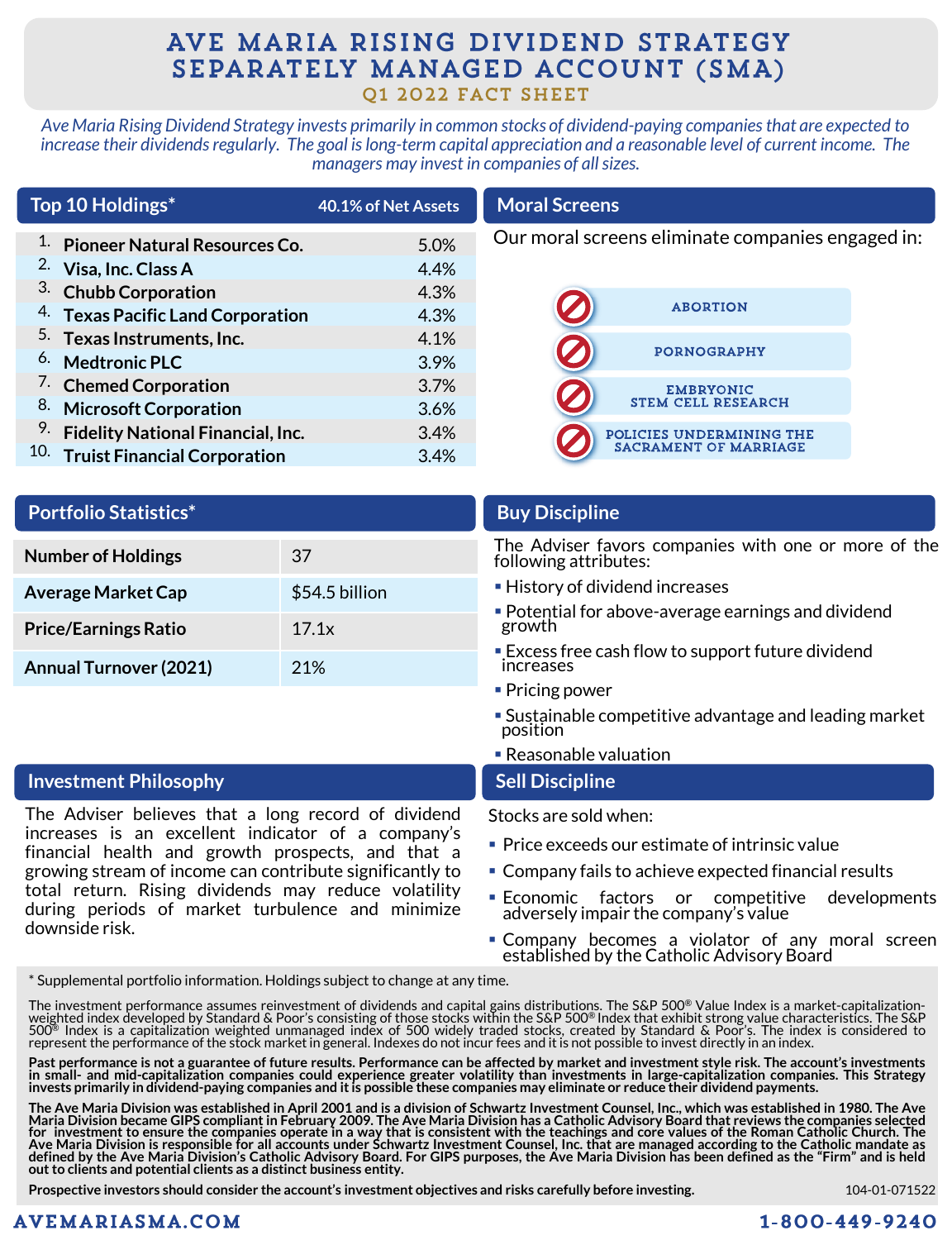

# AVE MARIA RISING DIVIDEND COMPOSITE

#### 01 2022 RATES OF RETURN

|       |                                | Ave Maria Composite Performance | CALLNDAR ILAR RAILS OF REIURN |                                                      |                                                            |                                                                   |                                          |                                                                       |                                                        |
|-------|--------------------------------|---------------------------------|-------------------------------|------------------------------------------------------|------------------------------------------------------------|-------------------------------------------------------------------|------------------------------------------|-----------------------------------------------------------------------|--------------------------------------------------------|
| Year  | <b>Gross of</b><br><b>Fees</b> | Net of Fees <sup>1</sup>        | Net of Fees <sup>2</sup>      | <b>S&amp;P 500<sup>®</sup></b><br><b>Value Index</b> | 3-Year<br><b>Standard</b><br><b>Deviation</b><br>Composite | 3-Year<br><b>Standard</b><br><b>Deviation</b><br><b>Benchmark</b> | <b>Number</b><br>of<br><b>Portfolios</b> | <b>Total</b><br><b>Composite</b><br><b>Assets</b><br>(USD<br>million) | <b>Total Firm</b><br><b>Assets</b><br>(USD<br>million) |
| 2005* | 7.60%                          | 6.71%                           | 7.33%                         | 10.72%                                               | na                                                         | na                                                                | < 5                                      | 25.2                                                                  | 400.0                                                  |
| 2006  | 19.36%                         | 17.89%                          | 18.91%                        | 20.80%                                               | na                                                         | na                                                                | $<$ 5                                    | 35.1                                                                  | 437.2                                                  |
| 2007  | 0.56%                          | $-0.59%$                        | 0.18%                         | 1.99%                                                | na                                                         | na                                                                | < 5                                      | 82.7                                                                  | 508.9                                                  |
| 2008  | $-21.91%$                      | $-22.79%$                       | $-22.22\%$                    | $-39.22\%$                                           | 14.12%                                                     | 16.05%                                                            | < 5                                      | 67.1                                                                  | 337.1                                                  |
| 2009  | 26.71%                         | 25.29%                          | 26.24%                        | 21.18%                                               | 19.07%                                                     | 22.25%                                                            | < 5                                      | 102.9                                                                 | 460.5                                                  |
| 2010  | 19.15%                         | 17.90%                          | 18.72%                        | 15.10%                                               | 20.83%                                                     | 24.24%                                                            | < 5                                      | 127.0                                                                 | 573.8                                                  |
| 2011  | 5.70%                          | 4.63%                           | 5.30%                         | $-0.48%$                                             | 18.24%                                                     | 21.40%                                                            | < 5                                      | 224.0                                                                 | 712.5                                                  |
| 2012  | 15.03%                         | 13.89%                          | 14.60%                        | 17.68%                                               | 13.77%                                                     | 15.98%                                                            | < 5                                      | 303.9                                                                 | 867.5                                                  |
| 2013  | 35.15%                         | 33.85%                          | 34.65%                        | 31.99%                                               | 11.45%                                                     | 13.15%                                                            | < 5                                      | 710.2                                                                 | 1483.4                                                 |
| 2014  | 10.29%                         | 9.28%                           | 9.88%                         | 12.36%                                               | 8.67%                                                      | 9.59%                                                             | < 5                                      | 848.1                                                                 | 1672.4                                                 |
| 2015  | $-5.01%$                       | $-5.89%$                        | $-5.37%$                      | $-3.13%$                                             | 10.78%                                                     | 10.75%                                                            | < 5                                      | 750.9                                                                 | 1752.9                                                 |
| 2016  | 16.41%                         | 15.33%                          | 15.97%                        | 17.40%                                               | 11.18%                                                     | 10.88%                                                            | < 5                                      | 828.6                                                                 | 1919.1                                                 |
| 2017  | 17.89%                         | 16.82%                          | 17.45%                        | 15.36%                                               | 10.57%                                                     | 10.46%                                                            | < 5                                      | 970.1                                                                 | 2322.6                                                 |
| 2018  | $-3.93%$                       | $-4.80%$                        | $-4.30%$                      | $-8.95%$                                             | 11.78%                                                     | 11.18%                                                            | < 5                                      | 780.8                                                                 | 2185.4                                                 |
| 2019  | 28.77%                         | 27.58%                          | 28.29%                        | 31.93%                                               | 12.56%                                                     | 12.91%                                                            | < 5                                      | 953.1                                                                 | 2799.0                                                 |
| 2020  | 7.44%                          | 6.45%                           | 7.04%                         | 1.36%                                                | 20.46%                                                     | 19.62%                                                            | $<$ 5                                    | 857.5                                                                 | 2792.2                                                 |
| 2021  | 26.50%                         | 25.35%                          | 26.03%                        | 24.90%                                               | 19.66%                                                     | 18.95%                                                            | < 5                                      | 964.1                                                                 | 3238.6                                                 |

AVERAGE ANNUAL TOTAL RATES OF RETURN (%) FOR PERIODS ENDING 3-31-22

|                              | Year-to-Date | 1 Year | 3 Years <sup>^</sup> | 5 Years^ | 10 Years^ | Since<br>Inception <sup>^*</sup> |  |
|------------------------------|--------------|--------|----------------------|----------|-----------|----------------------------------|--|
| Gross of Fees                | $-0.89$      | 14.00  | 15.16                | 13.37    | 13.08     | 11.17                            |  |
| $\blacksquare$ Net of Fees 1 | $-1.11$      | 12.97  | 14.11                | 12.34    | 12.03     | 10.05                            |  |
| $\blacksquare$ Net of Fees 2 | $-0.98$      | 13.58  | 14.73                | 12.95    | 12.65     | 10.75                            |  |
| $\blacksquare$ Index #       | $-0.16$      | 12.58  | 14.12                | 11.14    | 11.89     | 8.57                             |  |

 $^{\circ}$  Annualized  $^*$  Since Inception date is 5-2-2005  $^{\circ}$  Calculated on current annual fee of retail mutual fund. <sup>2</sup> Calculated on an annual model fee of 38 basis points. # Index is represented by the S&P 500® Value Index.

Performance data quoted represents past performance, which is no guarantee of future results. Current performance may be lower or *higher than what is quoted.* Gross of fees returns do not reflect the deduction of any transaction costs, advisory fees or expenses. The net of fees returns shown are for the Composite, which have higher fees than the 0.38% management fee charged for this strategy. Call 1-800-449-9240 for the most current month-end performance.

The Ave Maria Division of Schwartz Investment Counsel, Inc. claims compliance with the Global Investment Performance Standards (GIPS®). The Ave Maria Division has been firm-wide verified for the May 1, 2001 (inception) through December 31, **2020 time period. A copy ofthe verification report is available upon request.**

Verification assesses whether (1) the firm has complied with all the composite construction requirements of the GIPS standards on a firm-wide basis and (2) the firm's policies and procedures are designed to calculate and present performance in compliance with the GIPS standards. Verification does not ensure the accuracy of any specific composite presentation.

**See accompanying notes on reverse.**